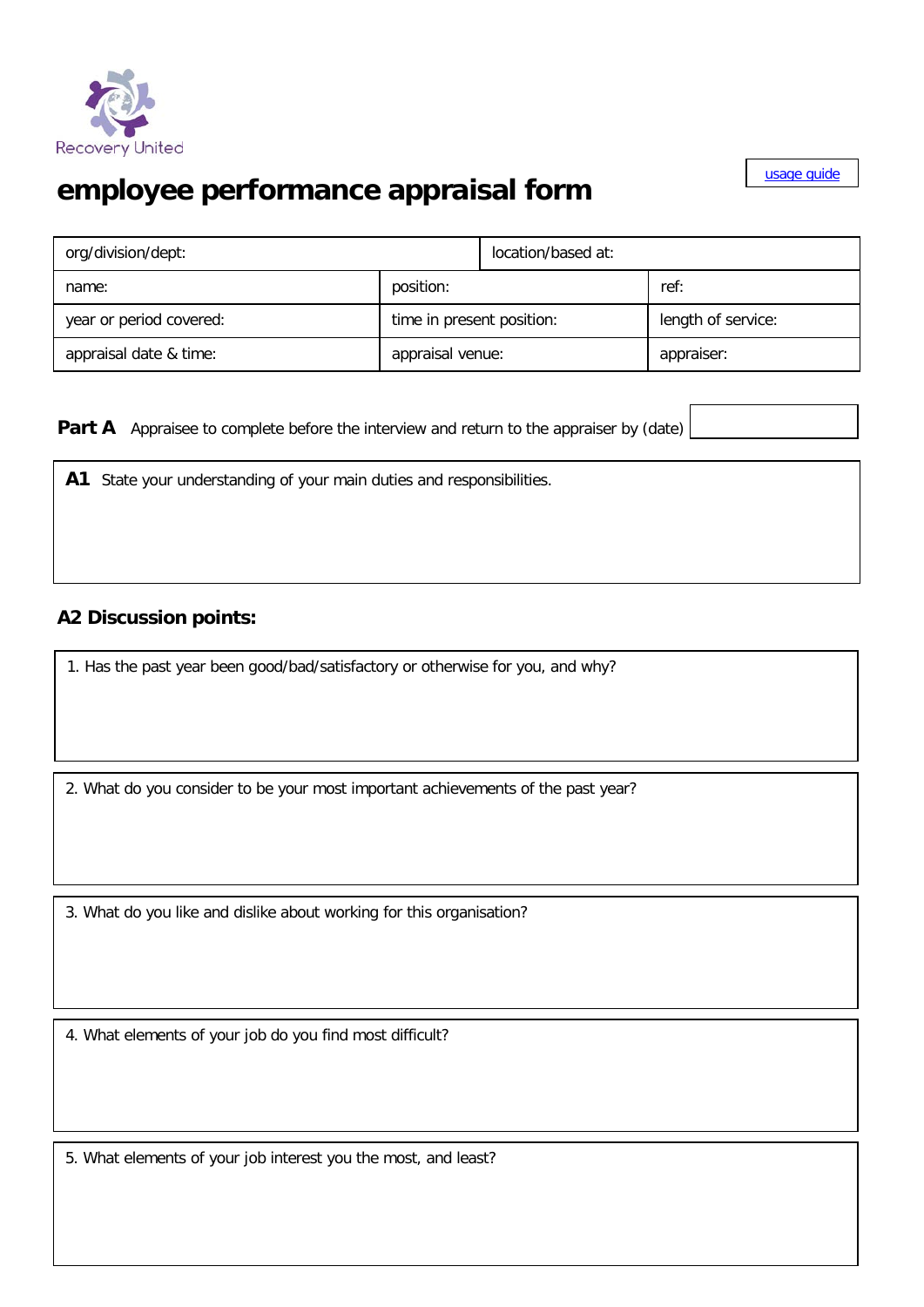6. What do you consider to be your most important aims and tasks in the next year?

7. What action could be taken to improve your performance in your current position by you, and your boss?

8. What kind of work or job would you like to be doing in one/two/five years time?

9. What sort of training/experiences would benefit you in the next year? Not just job-skills - also your natural strengths and personal passions you'd like to develop - you and your work can benefit from these.

A3 List the objectives you set out to achieve in the past 12 months (or the period covered by this appraisal) with the measures or standards agreed - against each comment on achievement or otherwise, with reasons where appropriate. Score the performance against each objective  $(1-3 = poor, 4-6 =$  satisfactory,  $7-9 = qood, 10$ = excellent):

**objective measure/standard score comment**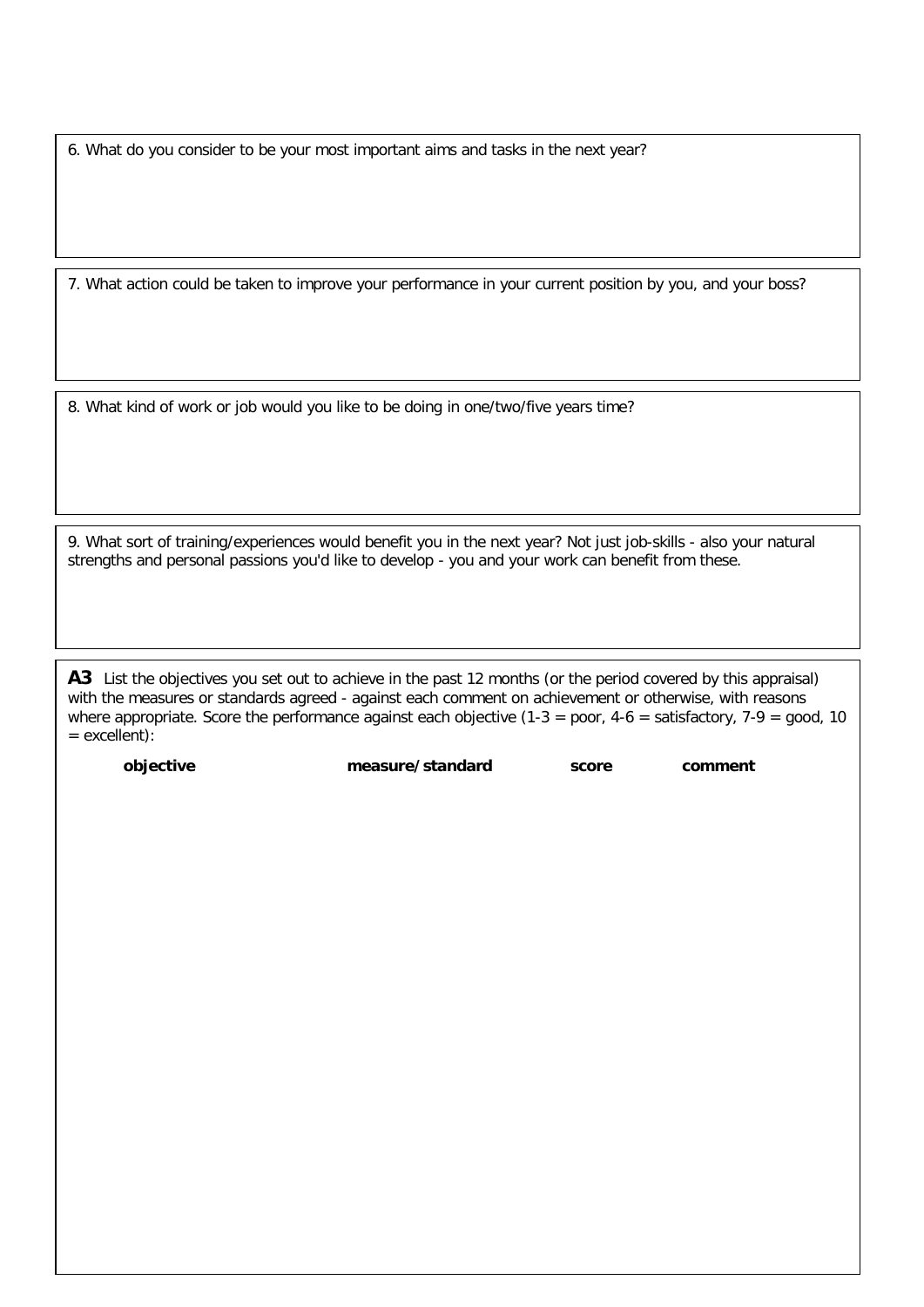**A4** Score your own capability or knowledge in the following areas in terms of your current role requirements (1-  $3 =$  poor,  $4-6 =$  satisfactory,  $7-9 =$  good,  $10 =$  excellent). If appropriate bring evidence with you to the appraisal to support your assessment. The second section can be used if working towards new role requirements.

| 1. | commercial judgement                        | others (for current or new role):       |  |
|----|---------------------------------------------|-----------------------------------------|--|
| 2. | product/technical knowledge                 | 18. corporate responsibility and ethics |  |
| 3. | time management                             |                                         |  |
| 4. | planning, budgeting and forecasting         |                                         |  |
| 5. | reporting and administration                |                                         |  |
| 6. | communication skills                        |                                         |  |
| 7. | delegation skills                           |                                         |  |
| 8. | IT/equipment/machinery skills               |                                         |  |
| 9. | meeting deadlines/commitments               |                                         |  |
|    | 10. creativity                              |                                         |  |
|    | 11. problem-solving and decision-making     |                                         |  |
|    | 12. team-working and developing others      |                                         |  |
|    | 13. energy, determination and work-rate     |                                         |  |
|    | 14. steadiness under pressure               |                                         |  |
|    | 15. leadership and integrity                |                                         |  |
|    |                                             |                                         |  |
|    | 16. adaptability, flexibility, and mobility |                                         |  |

A5 In light of your current capabilities, your performance against past objectives, and your future personal growth and/or job aspirations, what activities and tasks would you like to focus on during the next year. Again, also think of development and experiences outside of job skills - related to personal aims, fulfilment, passions.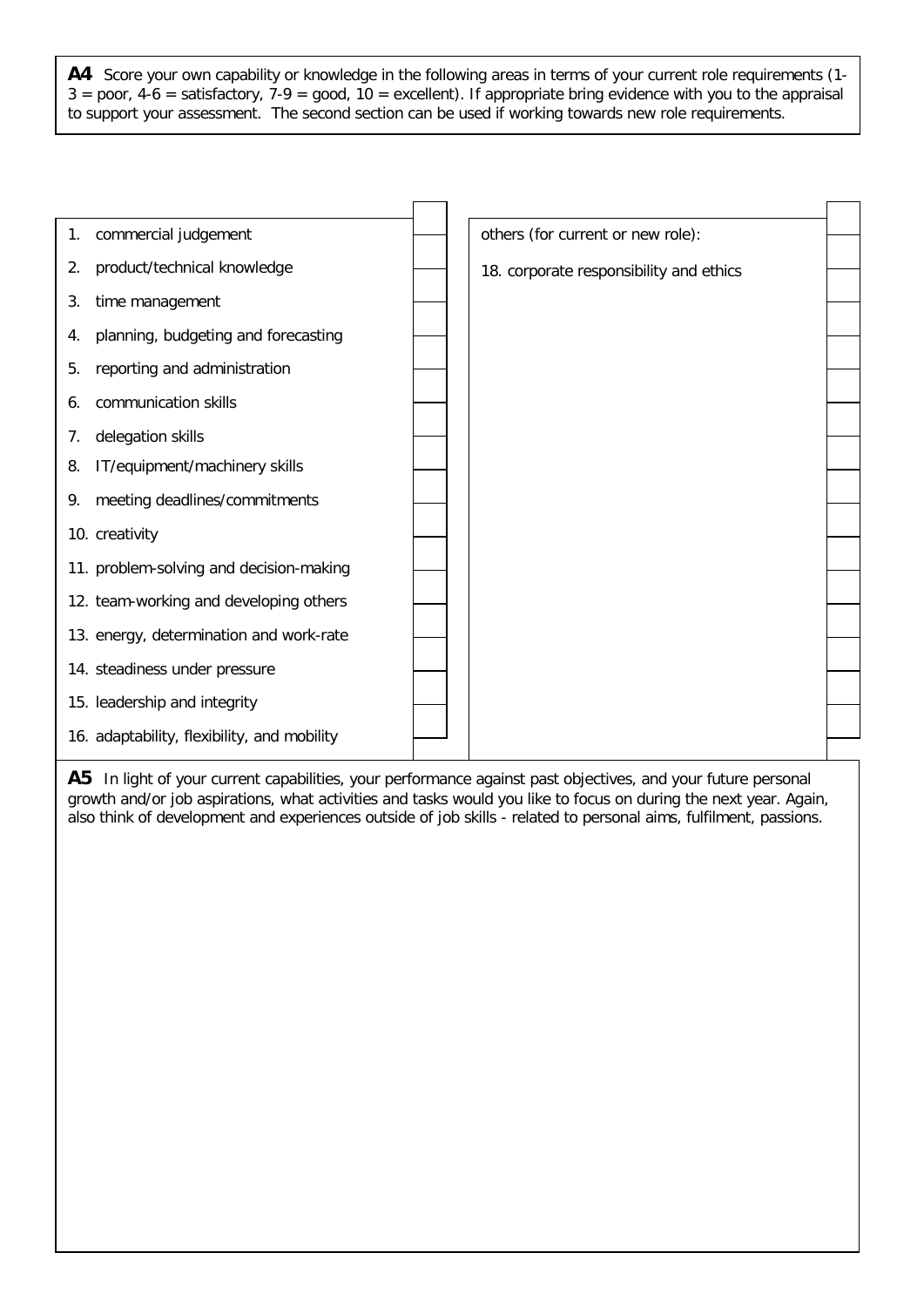**Part B** To be completed during the appraisal by the appraiser - where appropriate and safe to do so, certain items can completed by the appraiser before the appraisal, and then discussed and validated or amended in discussion with the appraisee during the appraisal.

**B1** Describe the purpose of the appraisee's job. **Discuss and compare with self-appraisal entry in A1. Clarify job purpose and priorities where necessary.**

**B2 Review the completed discussion points in A2, and note the points of and action**.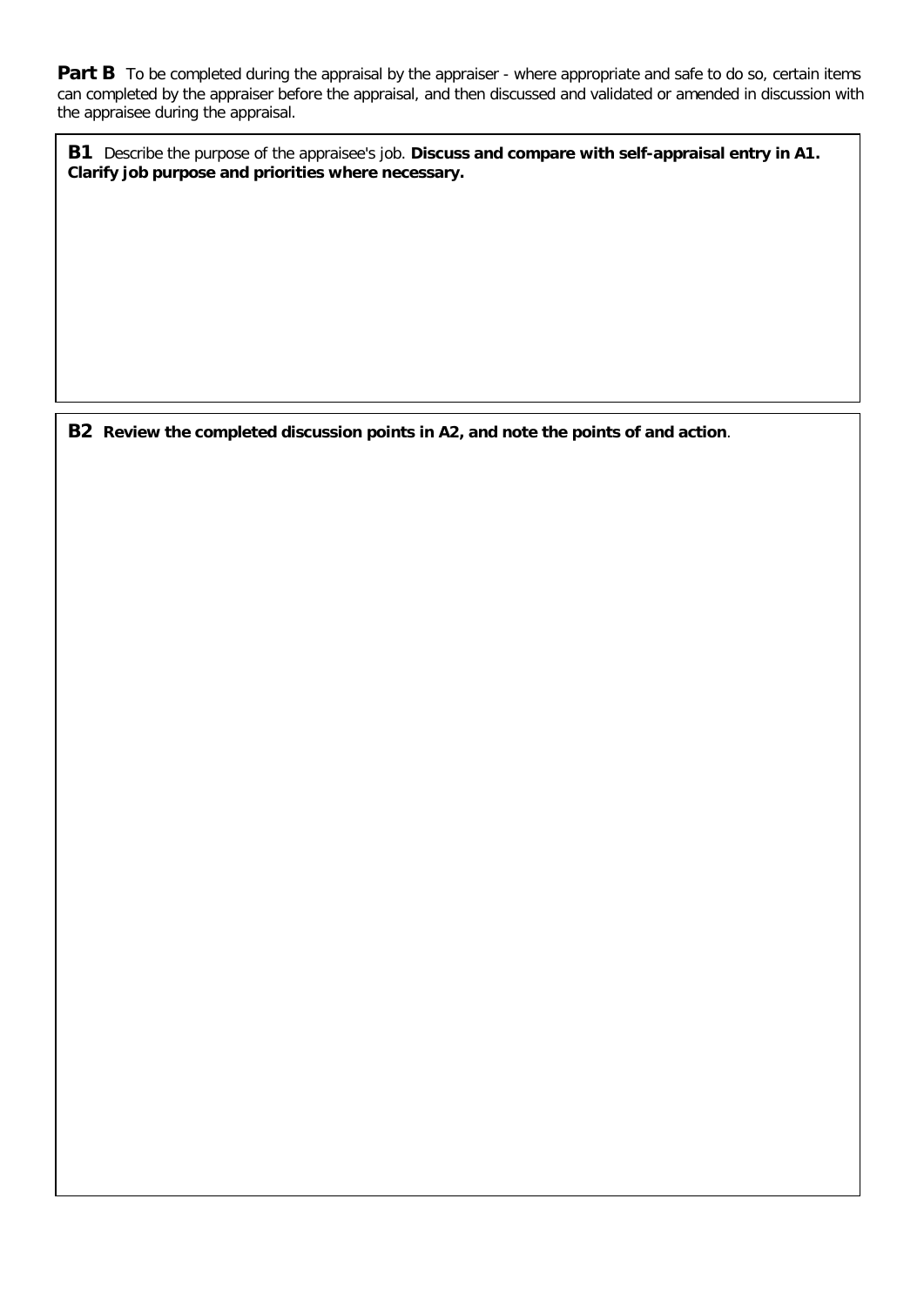**B3** List the objectives that the appraisee set out to achieve in the past 12 months (or the period covered by this appraisal - typically these objectives will have been carried forward from the previous appraisal record) with the measures or standards agreed - against each comment on achievement or otherwise, with reasons where appropriate. Score the performance against each objective (1-3 = poor, 4-6 = satisfactory, 7-9 = good, 10 = excellent). **Compare with the self-appraisal in A3. Discuss and note points of significance, particularly training and development needs and wishes, which should be noted in B6.**

**objective measure/standard self-score/app'r score comment**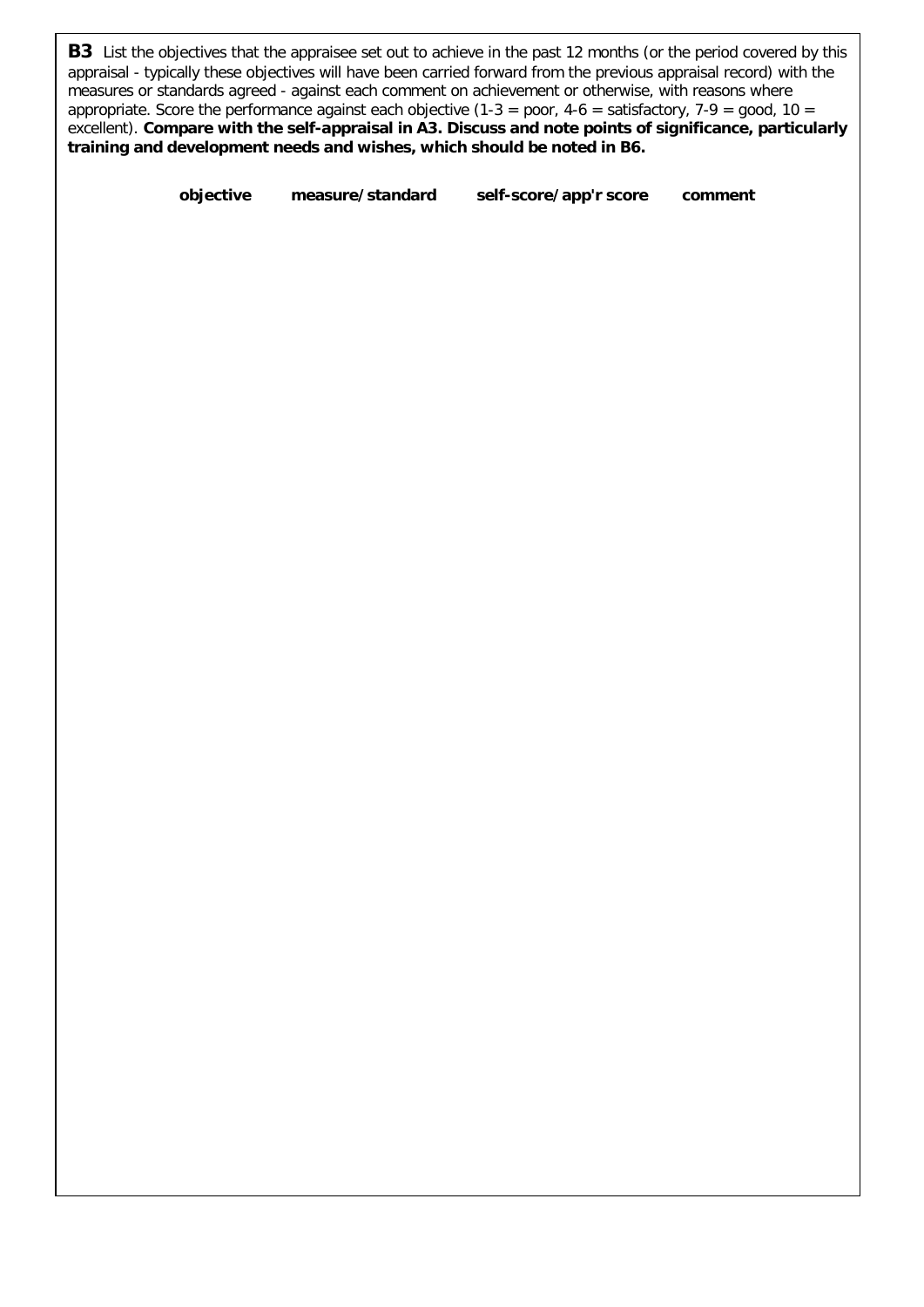**B4** Score the appraisee's capability or knowledge in the following areas in terms of their current (and if applicable, next) role requirements (1-3 = poor, 4-6 = satisfactory, 7-9 = qood, 10 = excellent). If appropriate provide evidence to support your assessment. The second section can be used for other criteria or if the appraisee is working towards new role requirements. **Compare scores with the self-appraisal in B4. Discuss and note agreed points training/development needs and wishes (to B6).**

| 1. | commercial judgement                        |  | others (for current or new role):       |  |
|----|---------------------------------------------|--|-----------------------------------------|--|
| 2. | product/technical knowledge                 |  | 18. corporate responsibility and ethics |  |
| 3. | time management                             |  |                                         |  |
| 4. | planning, budgeting and forecasting         |  |                                         |  |
| 5. | reporting and administration                |  |                                         |  |
| 6. | communication skills                        |  |                                         |  |
| 7. | delegation skills                           |  |                                         |  |
| 8. | IT/equipment/machinery skills               |  |                                         |  |
| 9. | meeting deadlines/commitments               |  |                                         |  |
|    | 10. creativity                              |  |                                         |  |
|    | 11. problem-solving and decision-making     |  |                                         |  |
|    | 12. team-working and developing others      |  |                                         |  |
|    | 13. energy, determination and work-rate     |  |                                         |  |
|    | 14. steadiness under pressure               |  |                                         |  |
|    | 15. leadership and integrity                |  |                                         |  |
|    | 16. adaptability, flexibility, and mobility |  |                                         |  |
|    | 17. personal appearance and image           |  |                                         |  |

**B5** Discuss and agree the appraisee's career direction options and wishes, and readiness for promotion, **and compare with and discuss the self-appraisal entry in A5.** (Some people do not wish for promotion, but everyone is capable of, and generally benefits from, personal development - development and growth should be available to all, not just people seeking promotion). **Note the agreed development aim(s):**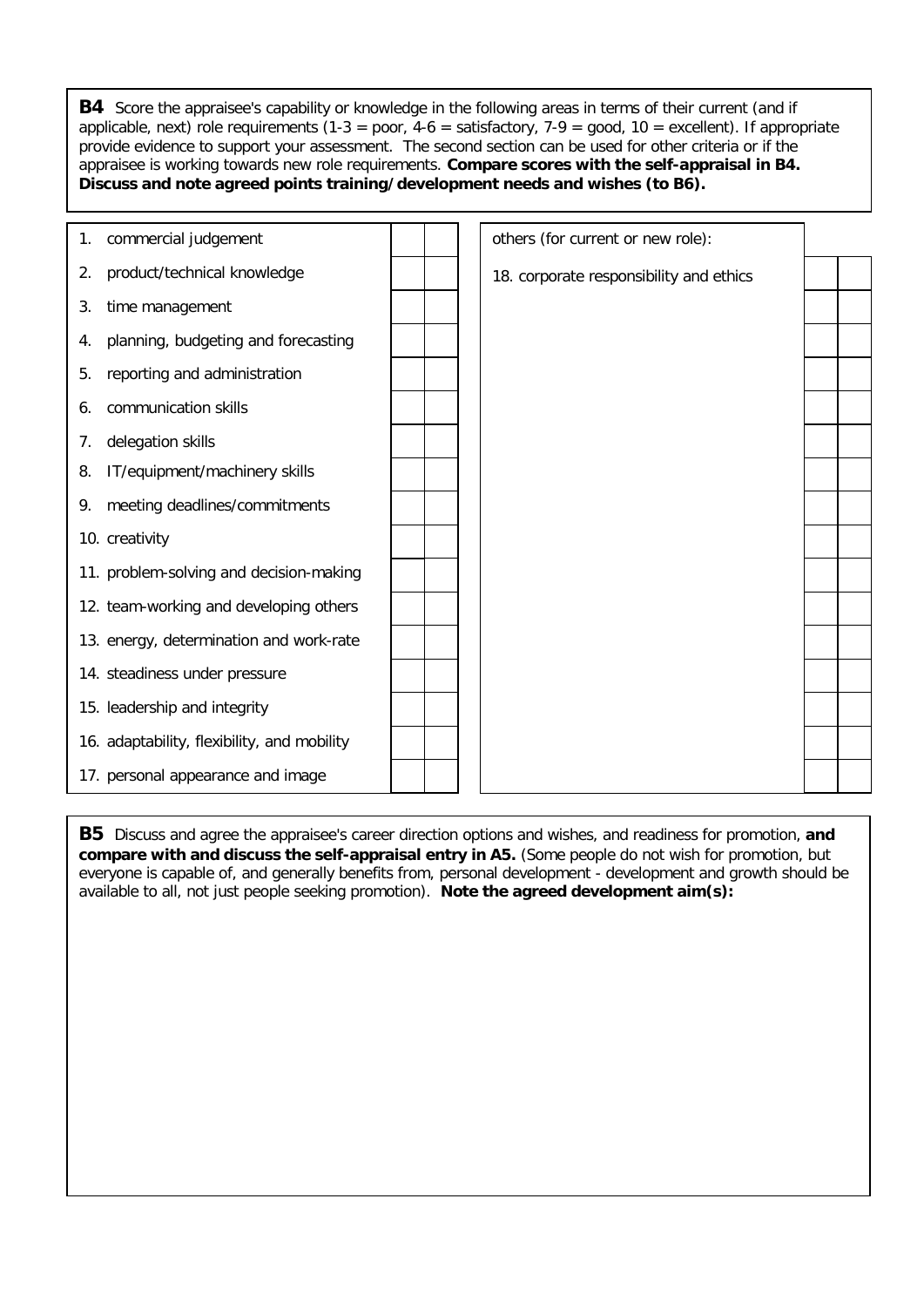**B6** Discuss and agree the skills, capabilities and experience required for competence in current role, and if appropriate, for readiness to progress to the next role or roles**. Refer to actions arising from B3 and the skill-set in B4, in order to accurately identify all development areas, whether for competence at current level or readiness to progress to next job level/type.) Note the agreed development areas:**

**B7** Discuss and agree the specific objectives that will enable the **appraisee to reach competence and to meet required performance in current job**, if appropriate taking account of the coming year's plans, budgets, targets etc., and that will enable the appraisee **to move towards, or achieve readiness for, the next job level/type, or if no particular next role is identified or sought, to achieve the desired personal growth or experience.** These objectives must adhere to the SMARTER rules - specific, measurable, agreed, realistic, time-bound, ethical, recorded.